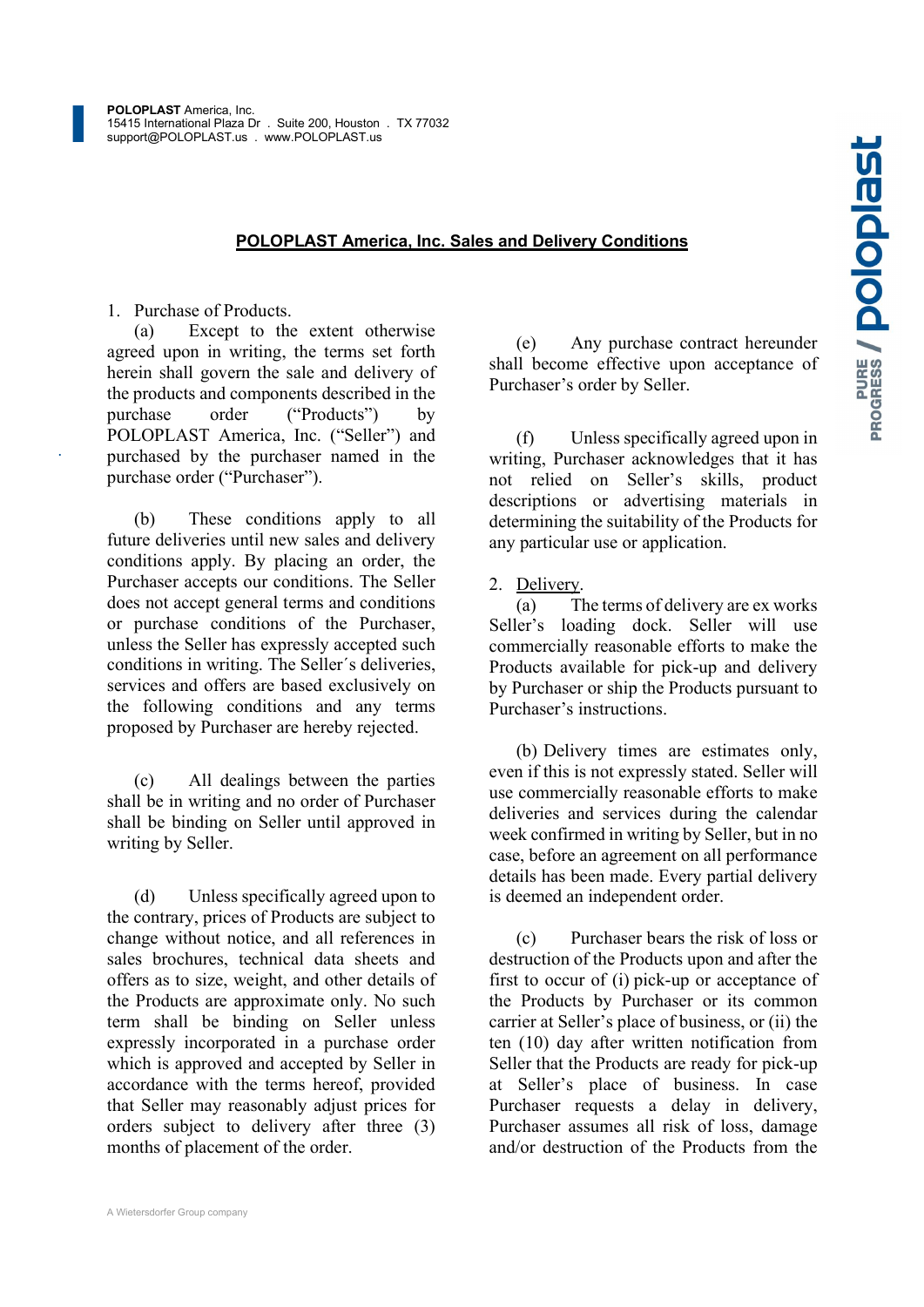date the Products are ready to be delivered. FORTH

(d) Seller reserves the right to make deliveries in installments, unless otherwise expressly stipulated to the contrary in a written document signed by Seller. Delay in delivery of any installment shall not relieve Purchaser of its obligation to accept remaining deliveries.

## 3. Force Majeure.

Notwithstanding anything to the contrary, Seller shall not be liable for any delay or failure to perform hereunder when such failure or delay is, directly or indirectly, caused by, or in any manner arises from fire, floods, accidents, civil unrest, acts of God, war, terrorism, governmental interference or (a) embargoes, strikes, labor difficulties, shortage of labor, fuel, power, materials, or supplies, breakage of machinery or apparatus, transportation delays, or any other cause or causes (whether or not similar in nature to any of those hereinbefore specified) beyond its control.

# 4. Warranties and Claims.

Seller warrants that the Products will, when delivered, substantially conform to the<br>reconoctive limited Broduct werrenty (c) respective limited Product warranty agreement (the "Product Warranty Agreement") description furnished to Purchaser and attached hereto, which is available for Purchaser's acceptance.

 THE WARRANTIES SET FORTH IN THE POLOPLAST STANDARD PRODUCT (d) WARRANTY AGREEMENT ARE IN LIEU OF ALL OTHER WARRANTIES EXPRESS OR IMPLIED. IN NO EVENT SHALL SELLER BE LIABLE FOR CONSEQUENTIAL, INCIDENTAL, OR SPECIAL DAMAGES, AND DAMAGES ARISING OUT OF THE PURCHASE, UNLOADING, HANDLING, AND USE OF ANY PRODUCTS, OTHER THAN OR IN EXCESS OF THOSE SET

UNDER THE POLOPLAST<br>
D WARRANTY.<br>
Ser shall inspect and accept or reject<br>
of the Products immediately upon the<br>
shall, within five (5) days after the<br>
written notice to Seller of any claim<br>
duct(s) do not conform with the The Purchaser shall inspect and accept or reject acceptance of the Products immediately upon the arrival and shall, within five (5) days after the arrival, give written notice to Seller of any claim that the Product(s) do not conform with the terms of the order. If the Purchaser shall fail to give such notice, the Product(s) shall be deemed to have been accepted and the Purchaser shall pay for the products in accordance with the terms of the order. The purchaser expressly waives any rights the Purchaser may have to revoke acceptance after such five (5) day period.

### 5. Product Prices.

All prices quoted by Seller shall be on a net basis ex works Seller's loading dock. If discounts are granted on list prices, such discounts shall apply to the respective delivery only and are not binding for all standard products or subsequent orders.

(b) All prices quoted by Seller are subject to adjustment due to Purchaser's change orders, if any.

Unless otherwise expressly agreed upon in writing, the price quoted excludes the cost of packaging and the cost of special containers, packaging, crating, palletizing, applicable taxes and duties, shipping, insurance or other incidental expenditures of Seller.

Any current or future tax or any charge of any nature imposed by any governmental or taxing authority that is or becomes payable by reason of the production, transportation, sale, storage, processing, use, consumption or delivery of any Products sold to Purchaser, other than taxes based on Seller's net income or profit, will be for Purchaser's account and will either be added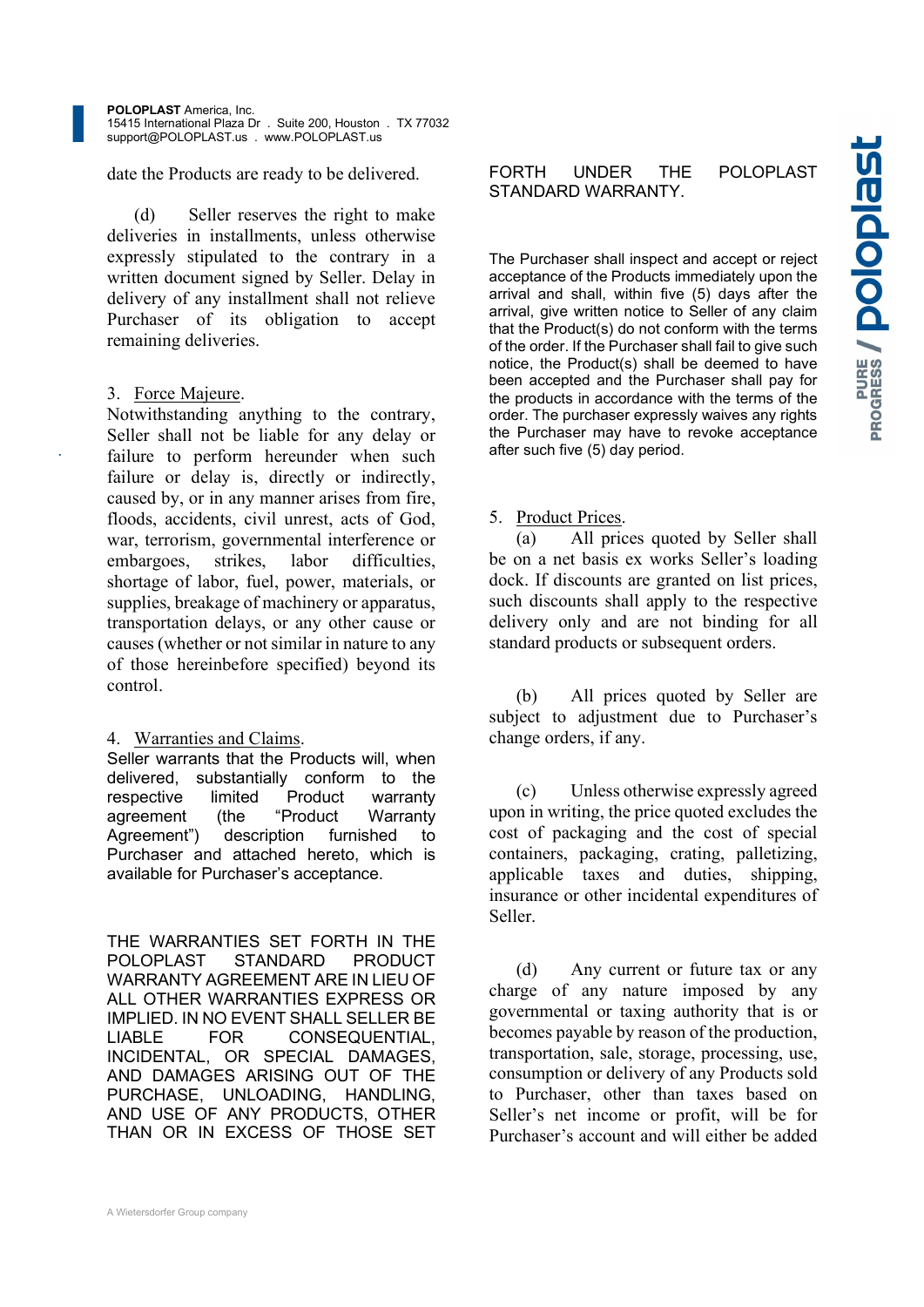POLOPLAST America, Inc. 15415 International Plaza Dr . Suite 200, Houston . TX 77032 support@POLOPLAST.us . www.POLOPLAST.us

to the price of Products (unless Purchaser provides Seller with an exemption certificate acceptable to the applicable taxing authorities) and paid for by Purchaser or billed to Purchaser separately (unless Purchaser provides Seller with an exemption certificate acceptable to the applicable taxing authorities), as Seller may elect in its sole discretion.

#### 6. Payment.

 $\frac{1}{a}$  Unless otherwise set forth in the  $\qquad$  (b) order or Seller's acceptance of the order, payment is due within thirty (30) days of the invoice, date without set-off or discount.

(b) Purchaser shall not set-off, withhold or reduce payments on account of complaints, claims, or counterclaims not acknowledged and accepted by Seller.

(c) A payment shall be deemed made when the payment of invoice amount has been received by Seller and credited to Seller's bank account.

(d) Seller may delay, condition or cancel, any orders or deliveries, if it deems itself insecure, as determined by it.

(e) The Seller may send invoices electronically to an email address to be specified by the Purchaser. The email shall be deemed as served on the transmission date. The Purchaser shall be responsible for the proper processing of the invoice. The Purchaser shall be responsible for any delayed processing of invoices by the Purchaser.

#### 7. Default.

(a) Purchaser shall be in default (hereinafter "Default") under this Agreement and Seller may terminate this Agreement and exercise all other remedies in law or in equity if Purchaser: (i) fails to make payment hereunder to Seller when due; or (ii) breaches<br>any other term, provision or condition<br>contained in this Agreement; or (iii) is<br>declared to be in default under any other<br>agreement between Purchaser and Seller, and<br>if in any any other term, provision or condition contained in this Agreement; or (iii) is declared to be in default under any other agreement between Purchaser and Seller, and if in any of the foregoing cases set out in (i), (ii) or (iii), Purchaser fails to cure any said breach or default within ten (10) days following written notice thereof from Seller.

Upon the occurrence of a Default, Seller may elect to exercise any one or more of the following options:

i. Seller may hold the Products until such time as Purchaser has paid the respective purchase price and any expenses (including finance charges, returned check fees and interest determined at a rate equal to the lower of eighteen percent (18%) per annum or the maximum rate permitted by applicable law incurred by Seller as a consequence of such default.

ii. Seller may sell the Products to a third party and require Purchaser to reimburse Seller for any losses, or expenses associated therewith.

iii. Seller may require payment in cash prior to future delivery of any Products hereunder.

iv. Seller may withhold any Products not delivered to Purchaser at the time of the default.

v. Seller may terminate or suspend any pending order for Products.

vi. Seller may exercise all other rights hereunder and may seek all other remedies available to it in law or in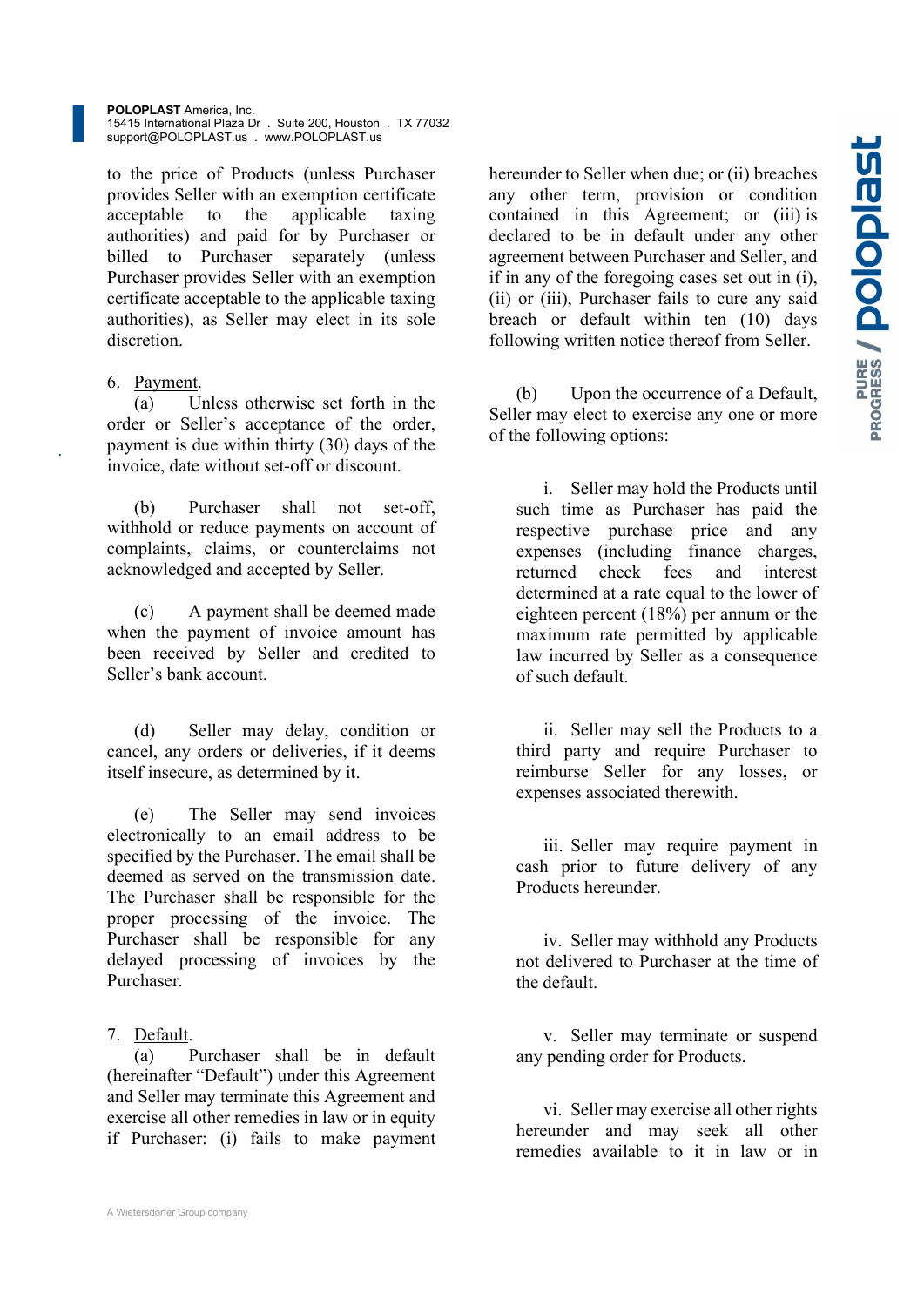equity.

(c) Purchaser agrees that, in the event any legal action should be deemed necessary by Seller to recover any sums due hereunder or under any promissory note, trade acceptance, or invoice, or, if applicable, to recover possession of the Products, as defined hereinabove, or any proceeds from the sales thereof, there shall be added to the sums due from Purchaser to Seller the costs of collection, including reasonable attorney's fees.

(d) When reasonable grounds for insecurity arise with respect to Purchaser's performance, Seller may in writing demand assurance of due performance and until it receives such assurance may suspend any performance for which it has not already received payment.

8. Protection of Trade Secrets and Confidential Information. The parties hereto agree that

(a) Except as provided for in subsection (b) of this Section, Purchaser shall not disclose any Trade Secrets or Confidential Information of the other party to any individual or entity not a party to this Agreement.

(b) Purchaser may make available Trade Secrets or Confidential Information to its qualified employees, as defined hereinafter, to the extent that such information must be disclosed to such qualified employees to apply the Trade Secrets or Confidential Information to its<br>seller of intended use. A "qualified employee" shall mean any individual employed by or affiliated with Purchaser who is bound by a valid and fully enforceable confidentiality agreement which contains confidentiality

A Wietersdorfer Group company

obligations substantially similar to the<br>confidentiality obligations stated herein, prior<br>to disclosure of the Trade Secrets and<br>Confidential Information to such employee.<br>(c) For purposes of this Agreement<br>the following t confidentiality obligations stated herein, prior to disclosure of the Trade Secrets and Confidential Information to such employee.

For purposes of this Agreement the following terms shall have the meanings set forth below:

i. The term "Trade Secrets" shall mean and include any and all designs, plans, processes, tools, mechanisms, programs or compounds known to only Seller, or to those of its clients and employees to whom they must be confided in order to be applied to the uses intended, some or all of which may arise to the level of being patentable or subject to copyrights, all as further defined under the laws of the State of Michigan.

term "Confidential Information" shall mean and include information not rising to the level of Trade Secret and not generally known to or by a business in competition with the Seller or otherwise publicly disseminated by the protected party hereto, the disclosure of which may be beneficial to a competing business or detrimental to Seller.

9. Security Interest. To secure the payment of any amount due and owing by Purchaser to Seller under any of the provisions of this Agreement, Purchaser hereby grants to Seller a purchase money security interest in all current and future inventory of Products, including in any returned or repossessed Products, as well as in Purchaser's rights as a goods under the Uniform Commercial Code, and in all proceeds (including insurance proceeds) and accounts receivable arising from the sale of such products (all of the foregoing is hereinafter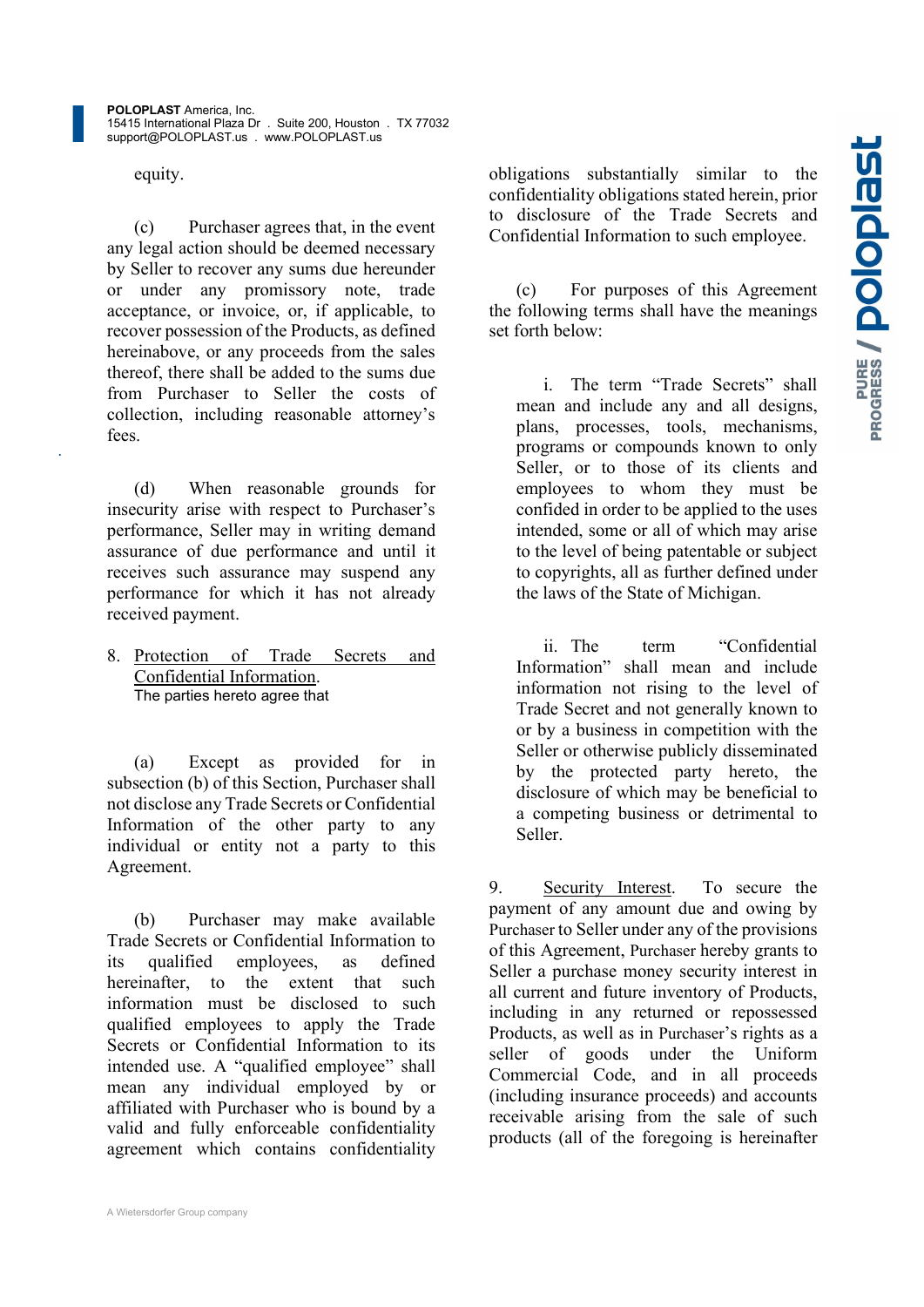POLOPLAST America, Inc. 15415 International Plaza Dr . Suite 200, Houston . TX 77032 support@POLOPLAST.us . www.POLOPLAST.us

collectively referred to as the "Collateral"). Purchaser agrees to keep the insurable aspects of the Collateral fully insured against all risks and casualties customarily insured against and to protect the Collateral from adverse environmental conditions, fire, theft and vandalism. Purchaser shall not remove the inventory comprising part of the Collateral from its ordinary storage facilities other than in conjunction with the sale of the Products or in the ordinary course of business. Purchaser hereby irrevocably grants to Seller a power of attorney to sign on behalf of Purchaser, as its attorney in fact, all UCC 1 financing this documents of the text of the state of the text of the state of the text of the state of the state of the state of the state of the state of the state of the state of the state of statements and all other documentation and instruments in order to perfect, continue and appropriately amend the security interest granted by this section.

## 10. Arbitration.

Any controversy or claim arising out of or<br>
relating to this Agreement on the broad relating to this Agreement, or the breach hereof, shall be submitted to and be finally resolved by arbitration, to be conducted by the American Arbitration Association ("AAA"), with such arbitration to be held in Houston, Texas in accordance with the AAA's Commercial Arbitration Rules then in effect. Each party hereby irrevocably agrees that service of process, summons, notices, as other communications related to the arbitration procedures shall be deemed served and accepted by the other party five (5) working days after having been mailed by first class registered mail, return receipt requested, postage prepaid, to the other party, or if actually received by the other party. The arbitration shall be conducted by one arbitrator, as selected by the AAA. Any award or decision rendered in such arbitration shall be final and binding on both parties, and judgment may be entered thereon in any court of competent jurisdiction if necessary. Except as may be provided to the contrary herein, each party hereto shall pay any and all expenses incurred by such party in connection with such arbitration proceeding, unless (f)

# 11. Miscellaneous.

Purchaser may not assign any order or contract for Products without the express prior written consent of Seller.

otherwise determined by the arbitrator.<br>
11. <u>Miscellaneous</u>.<br>
(a) Purchaser may not assign any<br>
order or contract for Products without the<br>
express prior written consent of Seller.<br>
(b) Except as otherwise expressly<br>
prov Except as otherwise expressly provided in Section1(e) hereof or in a written document, signed by Seller and Purchaser, this document, the offer and attachments and thereto constitute the entire agreement between Seller and Purchaser with respect to the subject matter herein contained and all prior agreements and communications between Seller and Purchaser, whether oral or written, are superseded by this Agreement.

No modification, limitation, waiver or discharge of this Agreement or of any of its terms shall bind Seller unless in writing and signed by a duly authorized employee of Seller. The failure of Seller to insist, in one or more instances, on performance by Purchaser in strict compliance with the terms and conditions hereof shall not be deemed a waiver or relinquishment of any right granted hereunder with respect to any succeeding breach of the same or other provision hereof.

All notices required hereunder shall be in writing and sent by first class mail or by telefax or Email with written confirmation to such addresses as stated on the reverse side hereof.

This Agreement shall be governed by, and construed, interpreted and enforced under the laws of the State of Texas without giving effect to the conflict of laws principles.

In connection with any litigation,